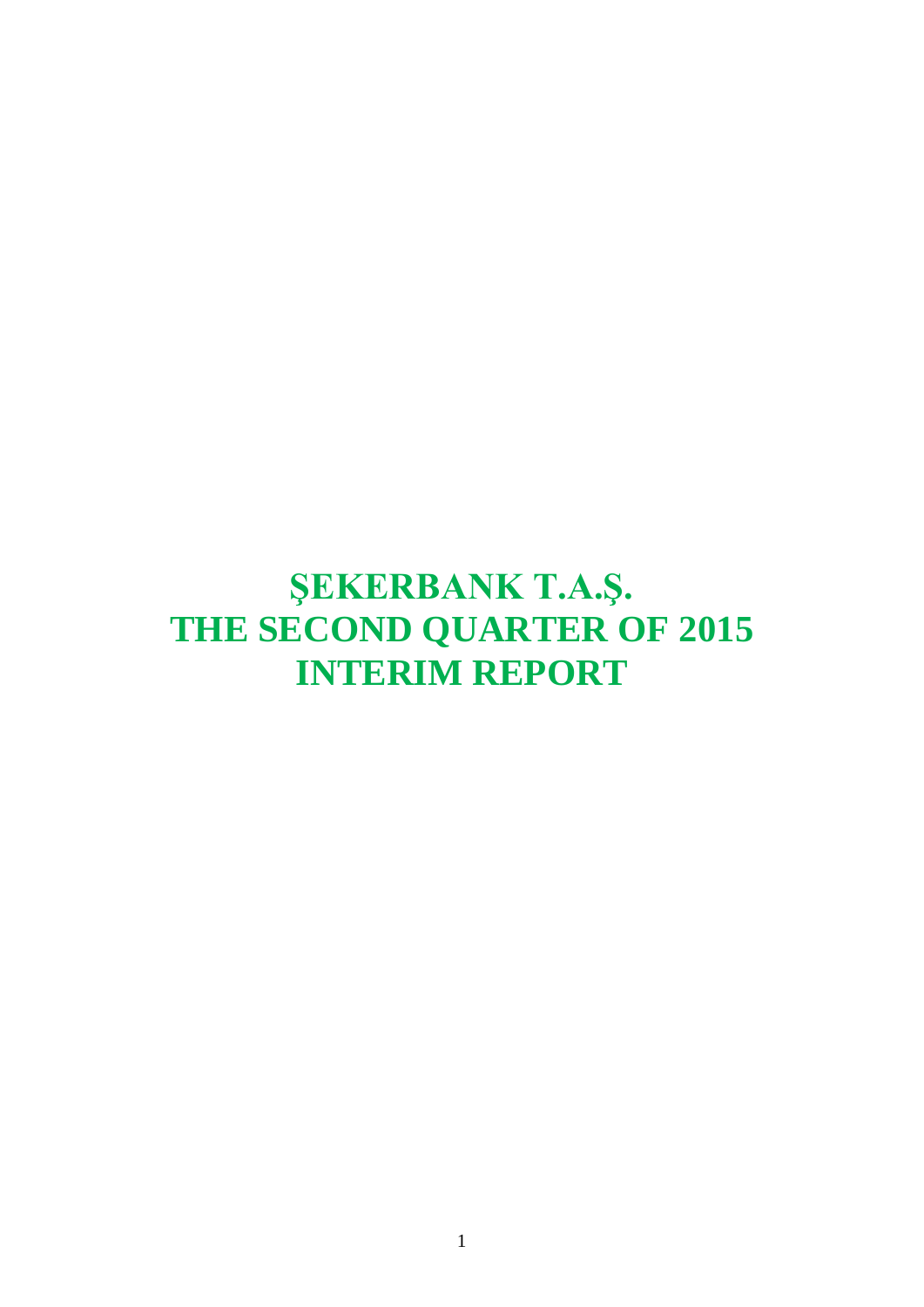# **ŞEKERBANK SECOND QUARTER OF 2015 INTERIM REPORT**

# **GENERAL INFORMATION**

## **Bank's Incorporation Date, Beginning Statue, Changes in the Existing Statue**

Sekerbank T.A.S. ('the Bank') was founded in 1953 as a Turkish bank with 14 partners in Eskişehir and started its operations under Pancar Kooperatifleri Bankası A.Ş. in Eskişehir and changed its name to Şekerbank T.A.Ş by moving headquarters to Ankara in 1956. 15 % of the Bank shares were offered to public in 1997 and currently 34,19 % of the Bank shares are publicly offered. One of the main Bank's shareholders, Şekerbank T.A.Ş. Voluntary Pension Fund, provides its members with additional social rights and retirement guarantees in the social security system. The Bank has subsidiaries and affiliates in the sectors of finance and tourism.

## **Shareholder Structure**

| <b>Shareholders</b>                           | Number of<br><b>Shares</b> | <b>Nominal</b><br>Value(TRL) | <b>Share Ratio</b><br>$(\%)$ |
|-----------------------------------------------|----------------------------|------------------------------|------------------------------|
| Şekerbank T.A.Ş. Voluntary<br>Pension Fund    | 410.388.833.70             | 410.388.833.70               | 35.44%                       |
| Samruk Kazyna National<br><b>Welfare Fund</b> | 224.353.416.50             | 224.353.416.50               | 19.37%                       |
| <b>BTA Securities JSC</b>                     | 126.295.033.47             | 126.295.033.47               | 10.91%                       |
| <b>Sugar Beet Cooperatives</b>                | 1.009.312.08               | 1.009.312.08                 | 0.09%                        |
| <b>Publicly Traded</b>                        | 395.953.404.25             | 395.953.404.25               | 34.19%                       |
| <b>Total</b>                                  | 1.158.000.000.00           | 1.158.000.000.00             | 100.00%                      |

# **INTRODUCTION**

Sekerbank reached TL 62.7 million net profit in the first half of 2015. The deposit size of the Bank reached TL 14.263 million; the asset size reached TL 22.272 million. The equity size of the Bank over the same period grew by 14,97 %, reaching TL 2.456 million, while the credit portfolio grew by 11,99 %, reaching TL 15.471 million.

The share of the deposits used as the main funding resource of Şekerbank in the liability side was 64,04 % of the total liabilities and net worth.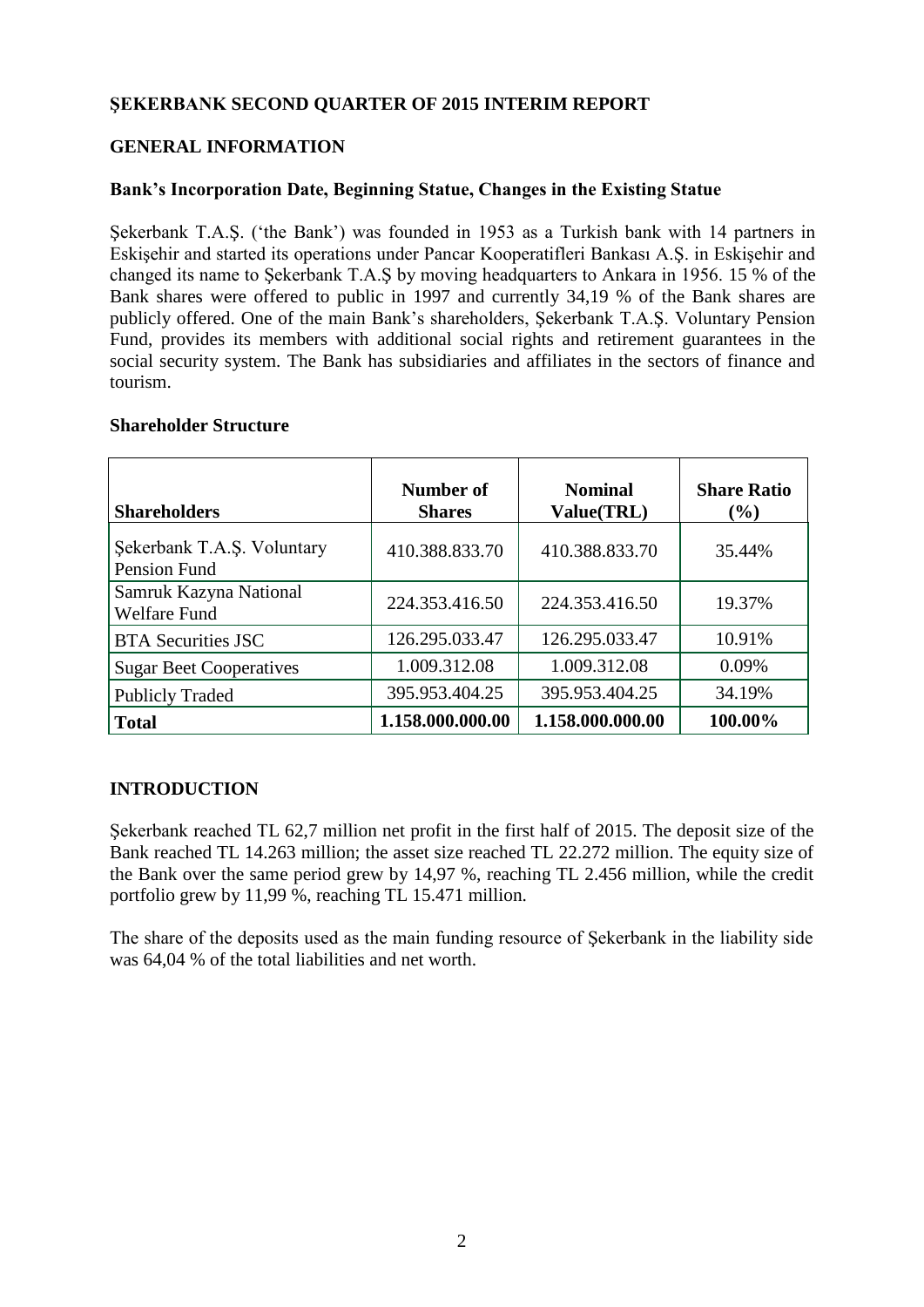## **Message from the Chairman**

#### Esteemed Shareholders,

For the last seven years, we have been living in a period of global economy dominated by uncertainty and low risk appetite. During the current period, inability to grow has become a problem of the entire world, not only the developing countries.

Based on the IMF predictions after the 3.4 percent global growth in the year 2014, the global growth for this year is predicted at 3.3 percent level. Losing acceleration in growth arise from mostly developing countries. Accordingly, while developing countries achieve growth by 4,6% in 2014, the growth estimations regarding the year 2015 was revised from 5% to 4,2%. Consequently, the growths of the developing countries are anticipated to slow down more with normalization of the FED's monetary policy.

Especially since May 2013 when the first signals of the FED's policy change have been given, we have started feeling the effects of the normalization process directly in Turkish economy. In the upcoming period, Turkey, just like the other developing countries, will continue to be affected by the monetary policies of the leading central banks.

In this regard, after the global crisis we are entering a period when the countries should manage the production and consumption balance in a more austere way, and the cursor must shift to the production side**.** The era of consumption without production has ended especially in the developing countries. We should produce and support the production as Turkey.

As a bank established 62 years ago to support the production, supporting the agriculture, entrepreneur and local development is the primary goal of Şekerbank. We will set a good example to our sector by supporting the production and consumption by taking care to fulfill the foundation mission of our bank more than ever with our banking understanding based on social development in the coming period.

Yours faithfully,

Dr. Hasan Basri Göktan Chairman of the Board of Directors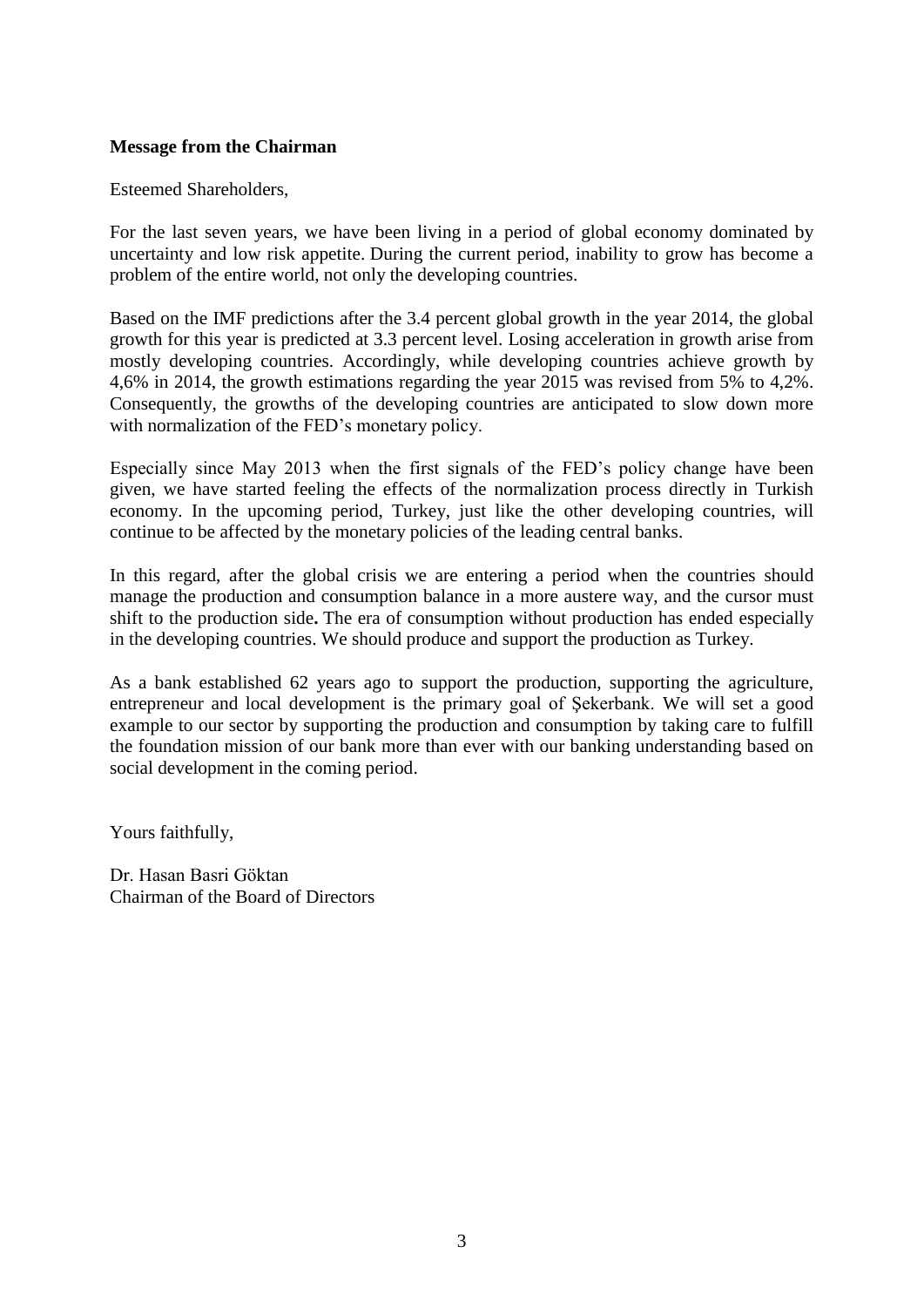## **Message from the General Manager**

Esteemed Stakeholders,

According to the unconsolidated financial statements as of 30.06.2015, we reached TL 62.7 million of net profit in the first half of the year.

Our total credit volume reached TL 15.5 billion, representing a 12 percent annual based increase. The asset size of the Bank reached TL 22.3 billion.

As of the end of the first half of the year, our deposit volume rose to TL 14.3 billion while our equity size approached TL 2.5 billion with a 15 percent growth on an annual basis.

As a bank supporting the production is the foundation mission, in the first half of this year, we continued outgrowing the sector in the agricultural credits. Şekerbank grew by more than 21 percent in the agricultural credits in the first half of the year compared to 16.6 percent growth achieved by the sector. Thus, our market share reached 10,44 percent in the agricultural credits, excluding of the pubic banks.

Within the scope of Family Farming Banking we supplied almost TL 50 million credit and supported almost 15,000 farmer families in the first half of this year only.

We became the first bank in Turkey which launched QR Code Cheque developed by the CCB (Customer Credit Bureau) with the purpose of the cheque payments' security increase.

Through EKOkredi developed by us to grow up the energy saving and support the sustainability of the natural resources in 2009, we introduced energy efficiency to over 69 thousand people and provided almost TL 613 million finance. We have financed the insulation of almost 95 thousand houses through EKOkredi.

Within the scope of EKOkredi, we undersigned new real sector co-operations to spread base our investments in this area by carrying on our leading role in financing energy efficiency also in this year. In the first half of 2015, we continued to introduce apartment buildings management and individuals with energy saving by providing financing of 133.669 housing in suitable conditions.

We will continue developing pioneer products and co-operations in the fields of our specialization in line with our focal strategy. Besides, we will work harder to support the farmers, real sector and the small and medium-sized enterprises in particular.

Yours faithfully,

Halit Yıldız General Manager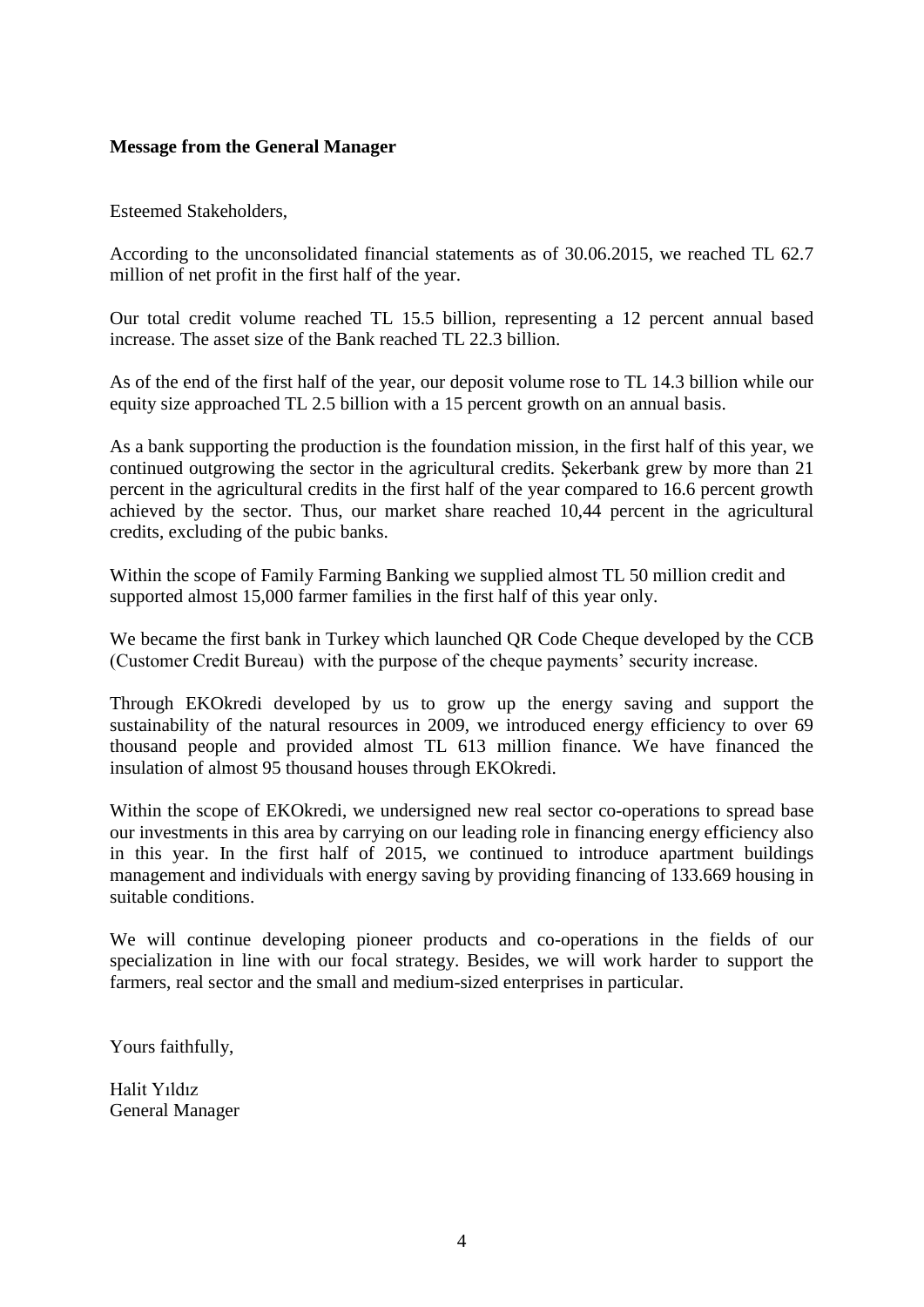# **Şekerbank by Numbers**

| <b>Financial Highlights</b>   | 30.06.2015 | 30.06.2014 |
|-------------------------------|------------|------------|
| (TL thousand)                 |            |            |
| Assets                        | 22.272.280 | 19.706.050 |
| Loans (Net)                   | 15.471.431 | 13.815.606 |
| Securities                    | 2.599.009  | 2.119.174  |
| Equity                        | 2.456.333  | 2.136.457  |
| Deposits                      | 14.263.436 | 13.256.292 |
| <b>Profit Before Taxation</b> | 62.976     | 96.795     |
| Net Profit                    | 62.705     | 73.750     |

| <b>Financial Ratios</b> | 30.06.2015 | 30.06.2014 |
|-------------------------|------------|------------|
| Net Profit / Assets*    | 0,56%      | 0,75%      |
| Net Profit / Equity*    | 5,11%      | 6,90%      |
| Securities / Assets     | 11,67%     | 10,75%     |
| Loans (Net) / Assets    | 69,46%     | 70,11%     |
| Deposits / Assets       | 64,04%     | 67,27%     |

*\* Annualized*

# **Explanations Regarding the Chairman and the Members of Board of Directors, General Manager and Executive Vice Presidents and Their Shares in the Bank as of 30.06.2015**

| <b>Title</b>                                                       | <b>Name and Surname</b>          | <b>Responsibility Areas</b>                                                                                                |
|--------------------------------------------------------------------|----------------------------------|----------------------------------------------------------------------------------------------------------------------------|
| Chairman of the Board of Dr.Hasan Basri Göktan<br><b>Directors</b> |                                  | Chairman & Executive Board Member,<br>Credit<br>Committee,<br>Corporate<br>Governance Committee, Remuneration<br>Committee |
| <b>General Manager</b>                                             | Halit Haydar Yıldız              | Board Member,<br>General<br>Manager,<br><b>Credit Committee</b>                                                            |
| Members of the Board of<br>Directors                               | Victor Romanyuk (*)              | Vice-Chairman,<br>Remuneration<br>Committee, Audit Committee                                                               |
|                                                                    | Emin Erdem                       | Executive<br>Board<br>Member,<br>Credit<br>Committee                                                                       |
|                                                                    | <b>Erdal Batmaz</b>              | <b>Executive Board Member</b>                                                                                              |
|                                                                    | Nariman Zharkinbayev             | Executive Board Member,<br>Credit<br>Committee                                                                             |
|                                                                    | Halil Can Yeşilada               | Committee,<br>Governance<br>Corporate<br><b>Internal Systems</b>                                                           |
|                                                                    | Üzeyir Baysal                    | Independent Director, Remuneration<br>Committee                                                                            |
|                                                                    |                                  | Khosrow Kashani Zamani Corporate Governance Committee                                                                      |
|                                                                    | Murat Ishmukhamedov (* Corporate | Governance<br>Committee,<br><b>Audit Committee</b>                                                                         |
|                                                                    | Daniyar Amanov                   | $\overline{a}$                                                                                                             |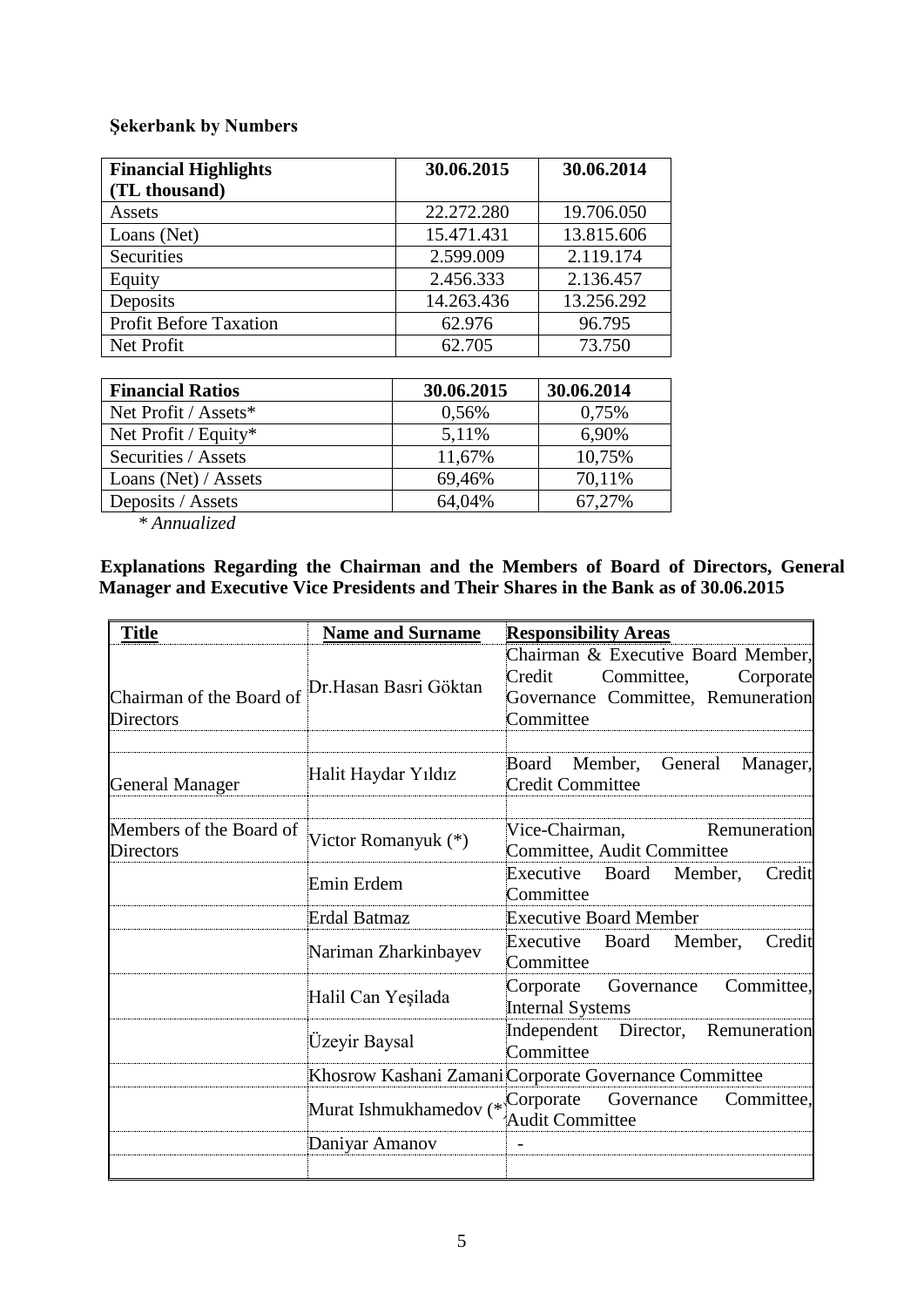| Executive Vice Presidents Ali Güray Demir |                     | Credit Legal and Managerial Follow -up                                                                       |
|-------------------------------------------|---------------------|--------------------------------------------------------------------------------------------------------------|
|                                           | Cetin Aydın         | Audit                                                                                                        |
|                                           | Nejat Bilginer      | <b>Human Resources</b>                                                                                       |
|                                           | Nihat Büyükbozkoyun | Operations                                                                                                   |
|                                           | Selim Güray Çelik   | Financial<br>Control, Budgeting<br>and<br>Strategic<br>Planning,<br>Corporate<br><b>Governance Committee</b> |
|                                           | Gökhan Ertürk       | <b>Retail Banking Marketing</b>                                                                              |
|                                           | Ramazan Karademir   | <b>Internal Control and Risk Management</b>                                                                  |
|                                           | Orhan Karakaş       | Corporate and Commercial Banking<br>Marketing                                                                |
|                                           | Fatin Rüştü Karakaş | Retail Credit Management                                                                                     |
|                                           | Salih Zeki Önder    | <b>Financial Institutions</b>                                                                                |
|                                           | Feyza Önen          | Treasury                                                                                                     |
|                                           | Hüseyin Serdar      | <b>Support Services</b>                                                                                      |
|                                           | Ahmet İlerigelen    | Corporate and Commercial Credit<br>Management and Follow-Up                                                  |

*(\*) According to Communiqué Regarding Determination and Enforcement of Corporate Governance Principles of CMB, Serial: IV No: 56, Audit Committee members of the banks are accepted as independent members of the Board of Directors. Murat Ishmukhamedov and Victor Romanyuk are Audit Committee Members of the Bank.*

The Chairman of the Board of Directors Dr. Hasan Basri Göktan has total shares of 0.05 % in nominal, amounting to TRL 577 thousand; Khosrow Kashani Zamani who is the Board of Directors Member has total shares of 0.013 % in nominal, amounting to TRL 148 Thousand which they obtained from public offering.

# **Summary on the Bank's Services and Fields of Activity**

The Bank's fields of activities cover extension of all kinds of cash and non-cash loans in Turkish Lira and foreign currencies, carrying out capital market transactions, accepting deposits in TL and FC and providing other banking services. As of 30 June 2015, the Bank provides service with 4.252 staff through 312 branches domestically.

## **Significant Developments**

In June 2015 the simultaneous transfer of the assets and liabilities between our Bank's indirect shareholder Kazkommertsbank JSC ("KKB") and its subsidiary BTA Bank JSC ("BTA") has been finalized under the approval of the Kazakh Central Bank, and as a consequence of this transaction, the BTA Securities JSC, which was 100% subsidiary of the BTA and has 10,91% share in our Bank's capital, has been transferred to the KKB. As a result of this transaction, the rate of the share held indirectly by the KKB in our Bank's capital has risen from 10,81% to 10,91%.

Şekerbank has acquired the syndication loan in the amount of US\$ 134,6 million composed of two separate trenches of US\$ 54 million and  $\epsilon$  71 million with maturities of 364 and 367 days, respectively. The loan agreement has been signed on June 24, 2015. The total cost of the loan to be used for finance of the foreign trade is LIBOR/EURIBOR+ 1,20% for 364 days and LIBOR/EURIBOR+ 1,30% for 367 days.